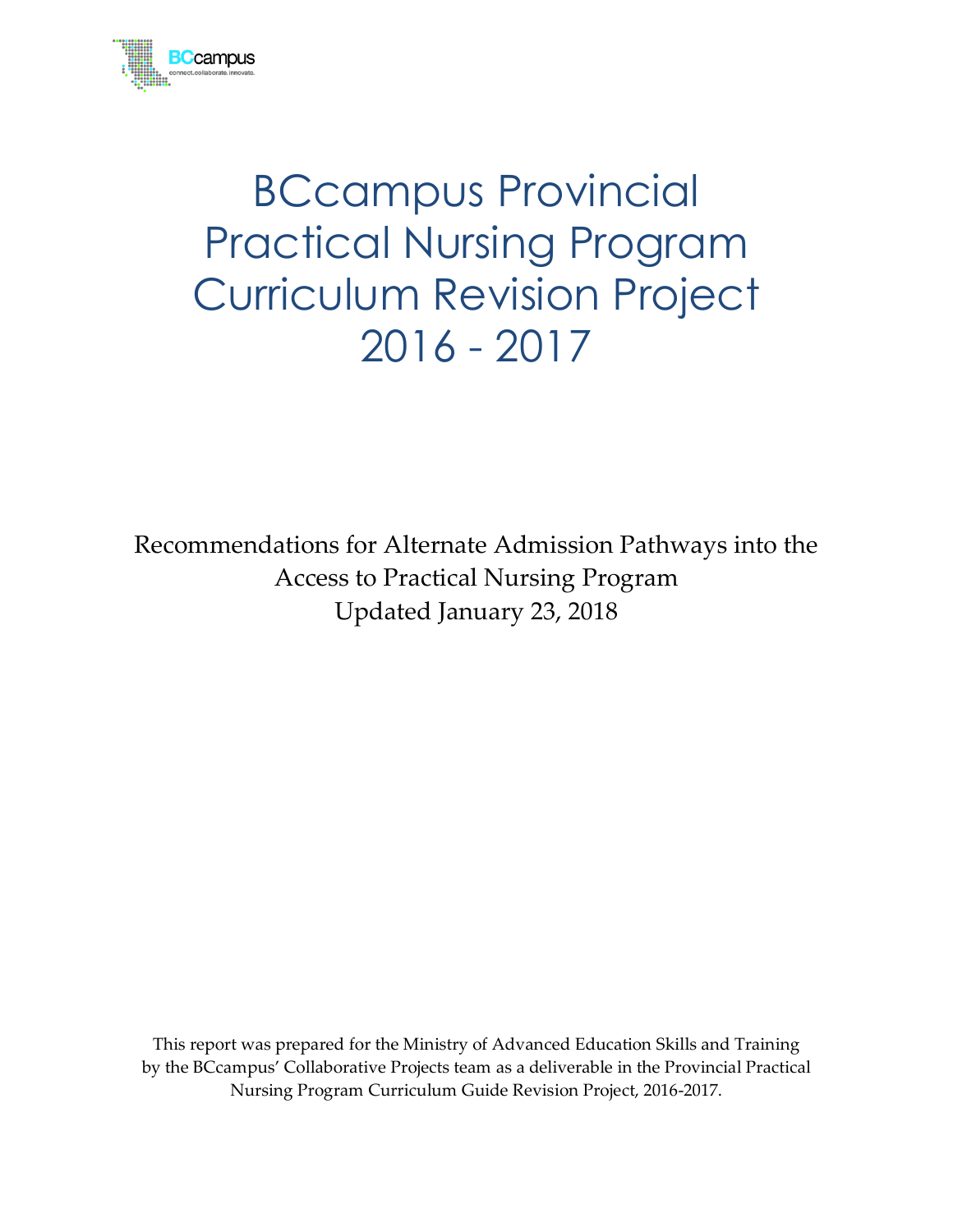# Table of Contents

| 1 | Subcommittee to Review APN Admission Requirements |                                                   | 3                        |
|---|---------------------------------------------------|---------------------------------------------------|--------------------------|
| 2 | Purpose                                           |                                                   | 3                        |
| 3 | 3.1<br>3.2                                        | Subcommittee Approach<br>Scenario 1<br>Scenario 2 | 3<br>3<br>$\overline{4}$ |
| 4 | Recommendations                                   |                                                   | $\overline{4}$           |
| 5 | The Alternate Pathway                             |                                                   | 5                        |
| 6 | Rationale                                         |                                                   | 6                        |
| 7 | <b>Pilot Project Considerations</b>               |                                                   | 6                        |
| 8 | Appendix A: Sector Feedback                       |                                                   | 7                        |
|   | 8.1                                               | Survey Feedback: Clarifying Content               | 7                        |
|   | 8.2                                               | Survey Feedback: Pilot Considerations             | 7                        |

This report was completed in collaboration with the members of the 2016-2017 BCcampus Provincial Practical Nursing Curriculum Revision Project Subcommittee to Review Access to Practical Nursing (APN) Admission Requirements.



This document is licensed with a **Creative Commons** – [Attribution 4.0 International license.](https://creativecommons.org/licenses/by/4.0/)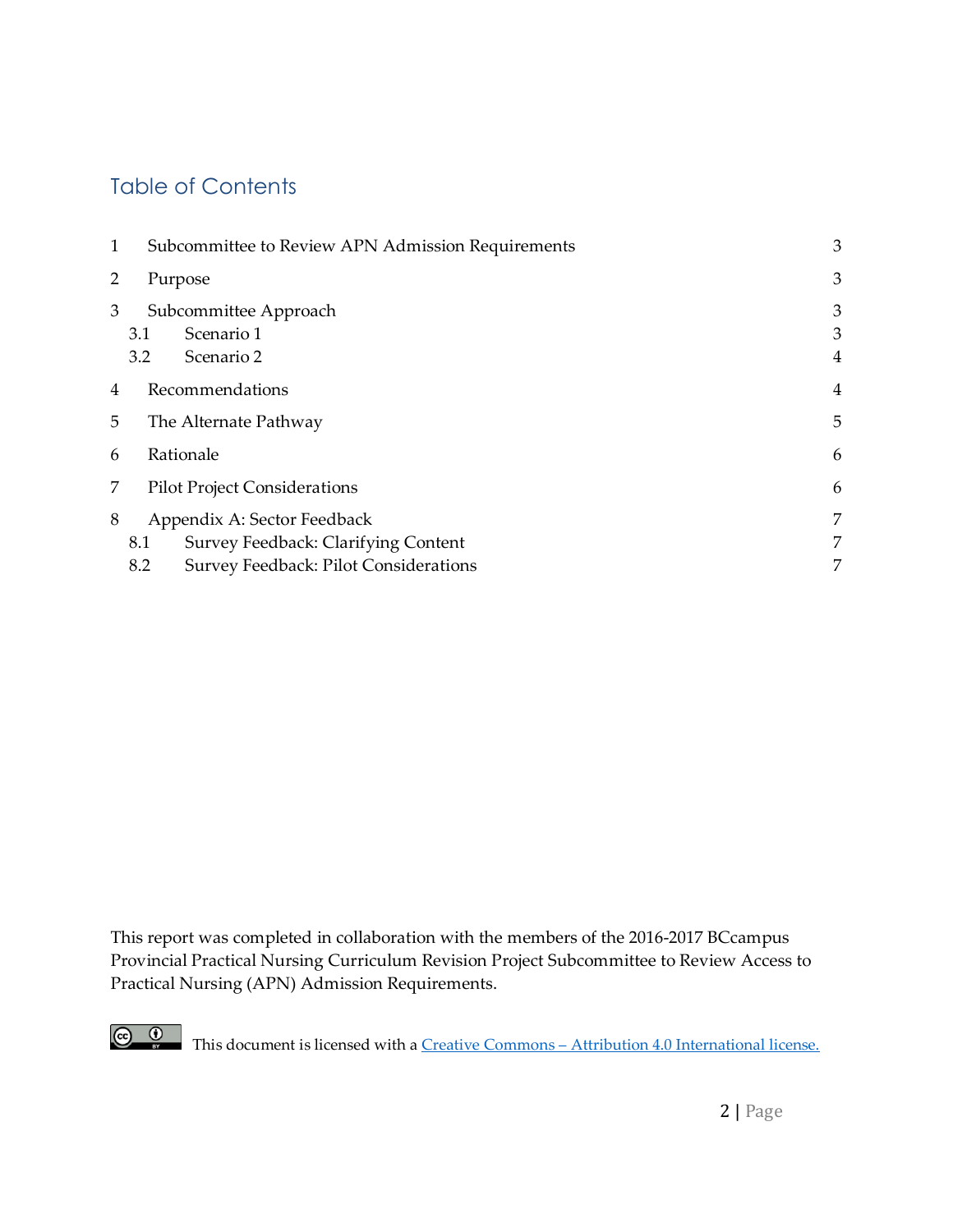# 1 Subcommittee to Review APN Admission Requirements

The BCcampus Provincial Practical Nursing Program Curriculum Revision Project Subcommittee to review Access to Practical Nursing (APN) admission requirements included representation from BC public and private post-secondary institutions that offer the Access to Practical Nursing Program (APN), the College of Licensed Practical Nurses of British Columbia (CLPNBC), the Ministry of Health (MoH), the Ministry of Advanced Education (AVED) and BCcampus. The contributors included:

Heather Hepworth (College of the Rockies) Regina Saimoto (Northwest Community College) Debbie Sargent, co-facilitator (Vancouver Community College) Heather Klatt (Nicola Valley Institute of Technology) Esther Aguilar (Sprott Shaw College) Janice Penner (College of Licensed Practical Nurses of British Columbia) Kevin Perrault (Ministry of Advanced Education, Skills and Training) Karla Biagioni (Ministry of Health) Michelle Glubke, project lead, co-facilitator, writer (BCcampus) June Kaminski, writer (BCcampus contractor)

## 2 Purpose

The purpose of the 2016-2017 Subcommittee was to explore and recommend alternative admission pathways into the APN Program. The Subcommittee provided recommendations on the following:

- Scenario 1: Removal of the required 600 Health Care Assistant (HCA) clinical hours for entry into the APN program
- Scenario 2: Development of a new APN stream with front-end loaded English requirements for Internationally Educated Nurses.

# 3 Subcommittee Approach

The scope of the Subcommittee engagement was to provide an agreed upon recommendation for an alternate admissions pathway into the APN program that addresses the two scenarios listed above. The Subcommittee approached the two scenarios as described below.

## 3.1 Scenario 1

The Subcommittee discussed the history of the 600-hour work experience requirement, the perceived barriers and outcomes of requiring these hours, the lack of criteria defining the type of work experience required, and the absence of clarity regarding what competencies are expected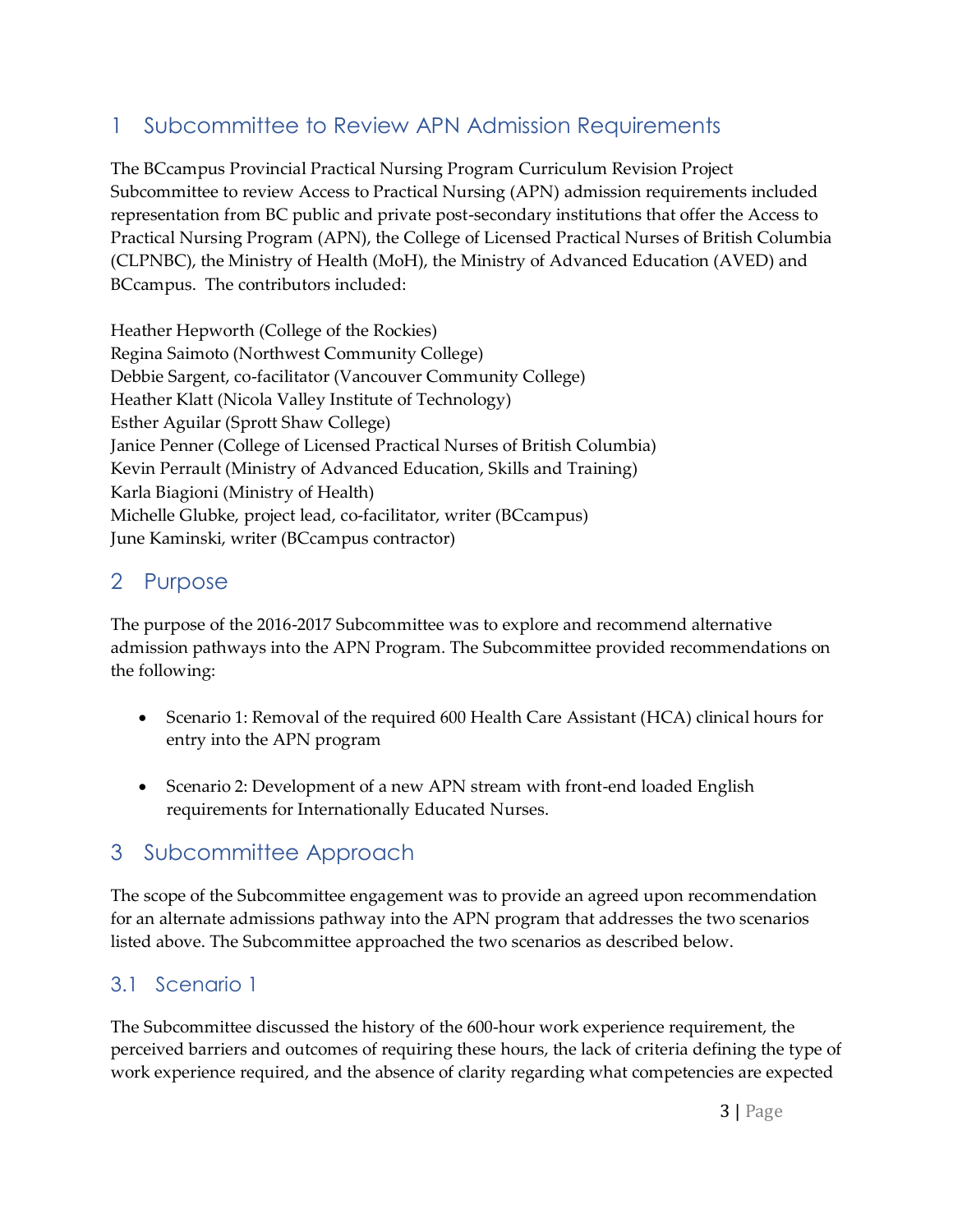to be achieved by the 600 hours. The group also discussed the needs of their respective communities, the learner knowledge gaps and the supports required for student success in the Access to Practical Nursing program.

There was agreement that an alternative to the 600 hours of work experience could be the administration of a provincial standardized competency-based assessment. It is believed that administering such an assessment will enable institutions to ensure applicants without the 600 hours could demonstrate competence in knowledge and skills expected to be achieved with the 600 hours of work experience. It is proposed that such a recommendation be implemented as a pilot project to determine if this strategy is a suitable alternative to the 600-hour work experience requirement.

## 3.2 Scenario 2

The Subcommittee discussed the needs of Internationally Educated Nurses, and through this discussion, it was determined that out of province Canadian nursing students experience similar challenges as International applicants regarding entry to practice as a Licensed Practical Nurse in BC. As a result, the Subcommittee chose to focus on the benefits of an additional pathway for all students and health care professionals from outside of British Columbia. Offering an alternate pathway into the APN Program for this group increases opportunities for learning and employment in Nursing in BC**.**

## 4 Recommendations

The recommendations that will address both Scenario 1 and 2 are to:

- 1. develop, implement and evaluate a pilot project that requires the successful completion of a provincial standardized competency-based entrance exam as an alternative to the 600-hour work experience requirement; and
- 2. include the acquisition of a BC Care Aide Registry number as an alternative to the requirement of having a BC Health Care Assistant (HCA), Resident Care Attendant (RCA) or Home Support/Resident Care Attendant (HS/RCA) certificate; and
- 3. update the definition of the 600-hour work experience requirement.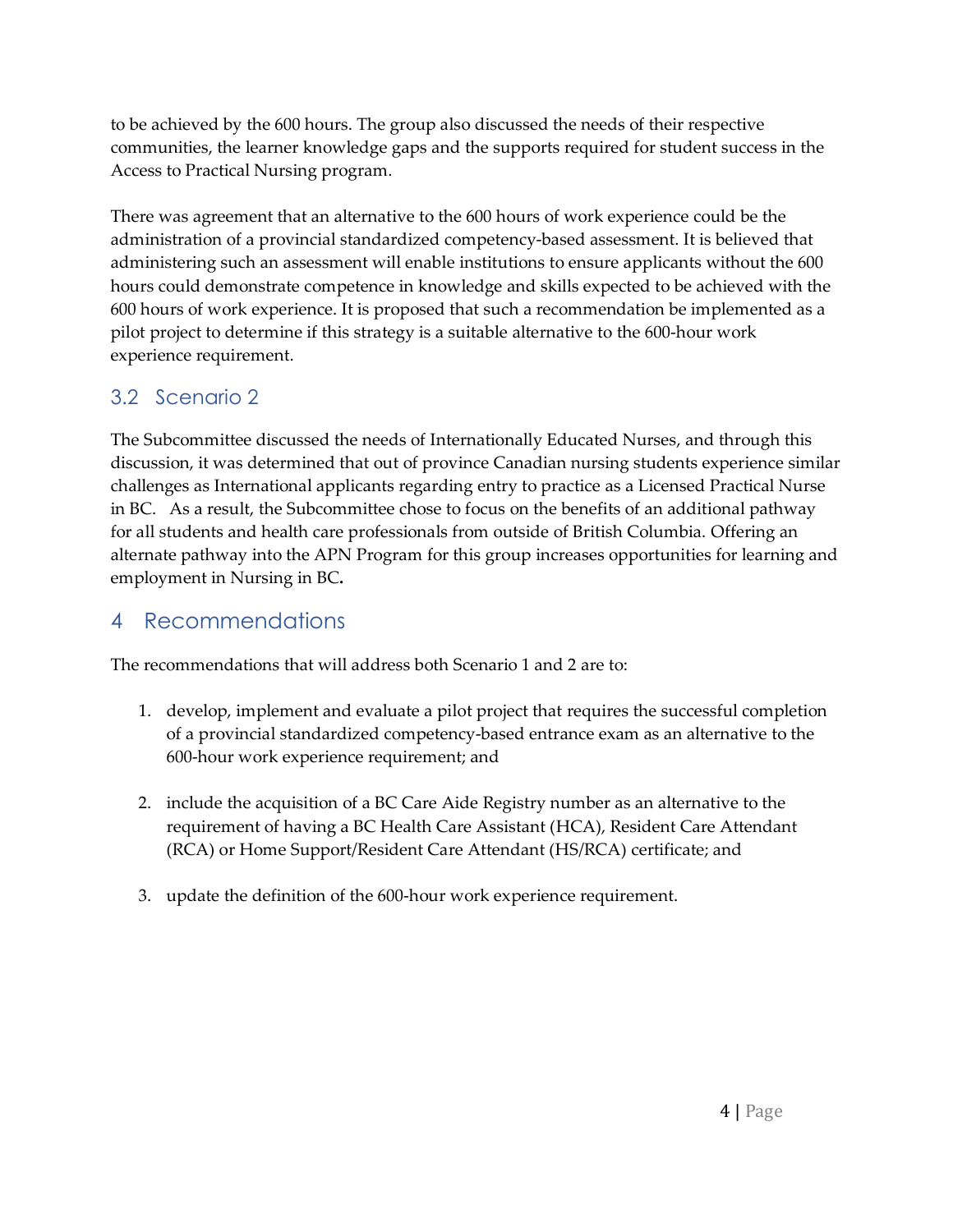# 5 The Alternate Pathway

As an amendment to the admission requirements identified in the 2012 Access to Practical Nursing Program: Provincial Curriculum Guide Supplement: Program Core Standards and Teaching and Learning Resources, 2017, the new pathway replaces the "Additional Admission Requirements for the Access to PN program" and requires that the applicants meet **both** Additional Requirements 1 and 2 as outlined below:

#### **Additional Requirement 1** (must complete one)

A BC certificate in one of the following programs: Health Care Assistant (HCA), Resident Care Attendant (RCA) or Home Support/Resident Care Attendant (HS/RCA)

#### **Or**

A BC Care Aide Registry Number

#### **Additional Requirement 2** (must complete one)

600 Hours of Work Experience as an HCA or RCA or an HS/RCA within the last two years, in a hospital or residential care facility where care is provided to a group of clients, with these conditions:

- work experience must include providing care to multiple patients/residents at one time whereby prioritizing and critical thinking are required; and
- work experience must be verified by an official employer letter.

Note: working in a home care environment where you are caring for one person at a time will not meet this 600-hour requirement.

#### **Or**

Successful completion of a provincial standardized competency-based theory and skill entrance exam that includes (but is not limited to) the following:

- Practical Skills
- Critical Thinking
- Organizational Skills
- Prioritizing Care
- Collaboration and Teamwork
- Communication Skills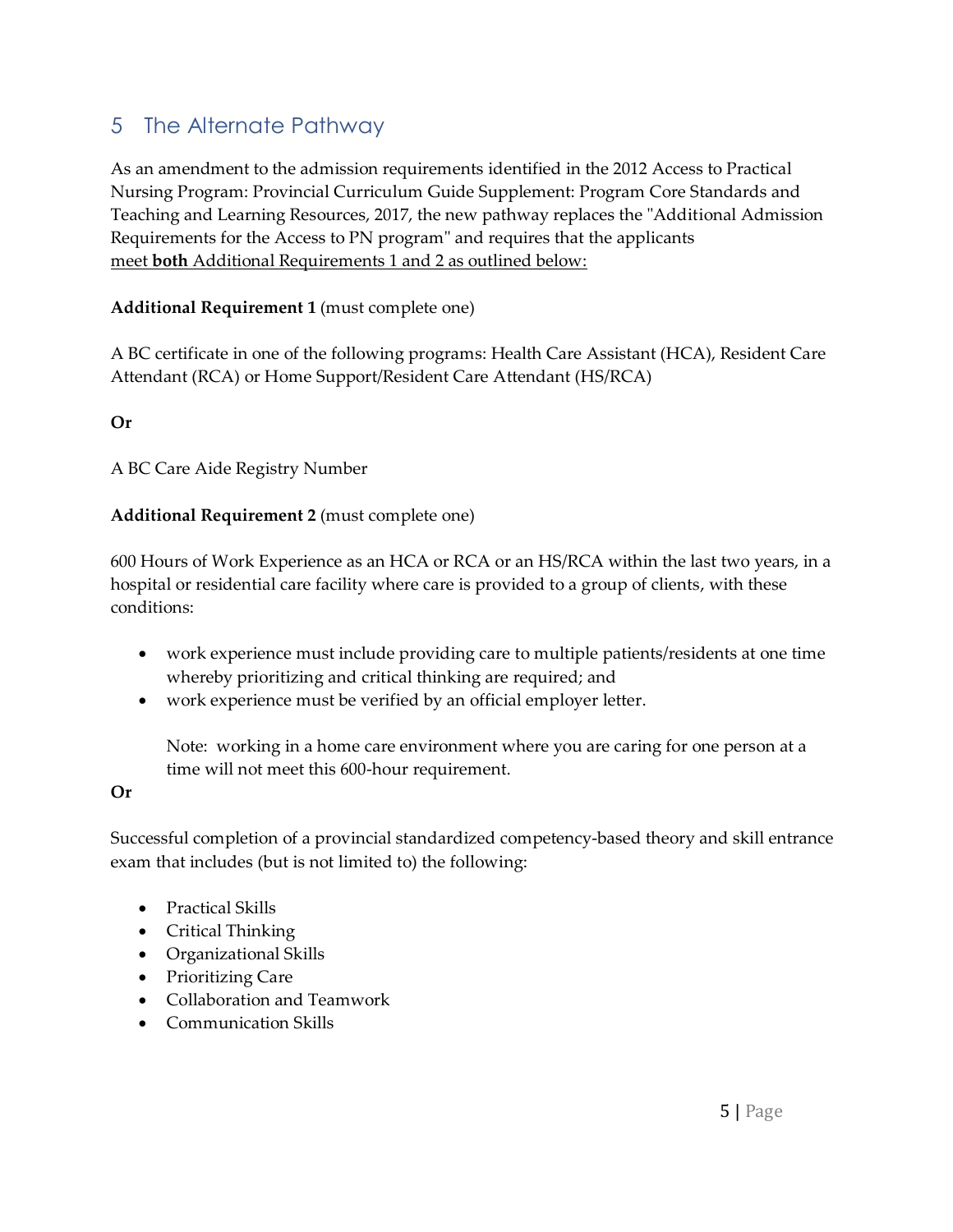# 6 Rationale

Providing this alternative pathway for entry includes the following potential benefits:

- Creates more opportunity for applicants
- Enhances accessibility for HCA, RCA, HS/RCA applicants
- Offers options for entrance to PN programs
- Provides increased flexibility in career/education laddering opportunities
- Enhances applicant and employer opportunities in rural, remote and Indigenous communities
- Enhances potential for graduate retention in rural, remote and Indigenous communities
- Increases potential for higher HCA program recruitment
- Removes 600-hour barrier for career laddering of HCAs to LPNs

Providing this alternative pathway will enable health care professionals from other provinces and other countries, as well as nursing students from other provinces and countries to enter the APN program. This will provide even greater opportunities for educational institutions to increase their enrolments and for BC to have more Practical Nurses in the future, especially in rural and remote communities. As well, this is a model that could be transferable to other academic programs.

# 7 Pilot Project Considerations

The Subcommittee considered high-level requirements for the pilot project. The recommendations include, but are not limited to, the following:

- Define a long-term pilot implementation plan
- Organize a planning steering committee to further define and plan the pilot
- Implement strategic institutional engagement
- Complete rigorous collaborative research
- Develop an assessment instrument
- Develop a rubric
- Develop skill-testing resources
- Develop exam parameters (e.g. length of time, repeats)
- Determine institutional resources to administer assessment
- Identify success determinants
- Consider development of a pre-learning package
- Complete pilot evaluation (includes graduate success)
- Identify learner cost
- Organize guidance and program advising
- Develop and disseminate a communication plan (internal and external)
- Ensure the assessment is accessible and standardized for implementation across the province.